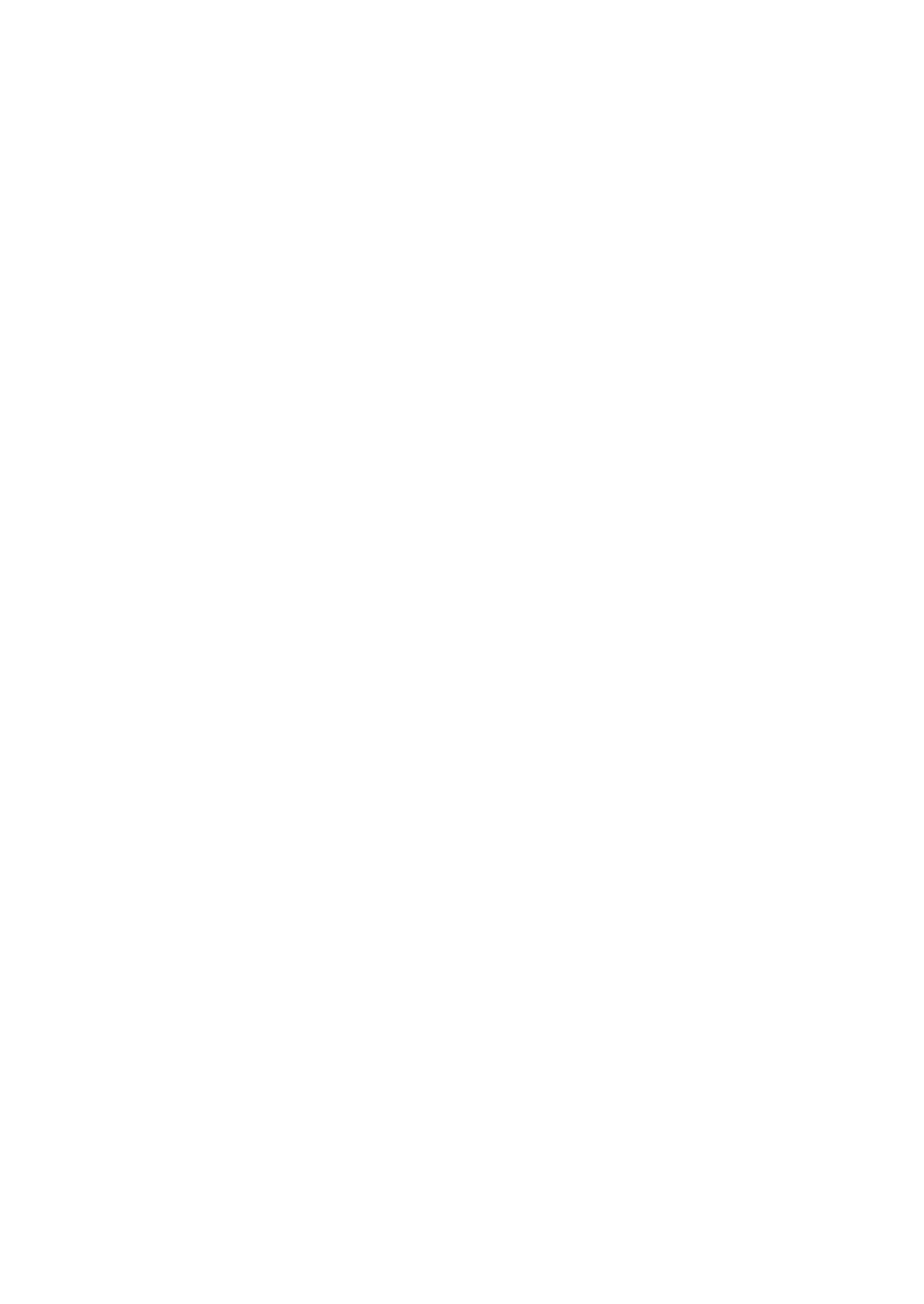## **Aims of the present study**

In order to accommodate, the optical power of the human lens increases. In principle, the changes that occur in the optical power of a lens are two-fold. First of all, the changes in geometry (i.e. in the thickness and radii of curvature) influence the optical power of the lens. Secondly, the refractive index influences the direction and length of the optical path, and consequently also influences the optical power of the lens. During accommodation, the changes in optical power of the human lens are caused by a mechanical action of the ciliary muscle. However, with age the human eye loses its ability to accommodate; this is referred to as presbyopia, the exact causes of which are not yet known.

The first part of the present thesis focused on obtaining more insight into the accommodation mechanism, and consequently the origin of presbyopia. In order to study the changes that occur in the geometry and refractive index, model-based measurements of the geometry and refractive index of the human lens were carried out in a group of five healthy subjects at different levels of accommodation. Furthermore, the changes in geometry were used to study the mechanical aspects that contribute to the change in optical power. Therefore, mechanical modelling was performed to obtain more insight into the accommodation mechanism in people at a young age.

In most cases, presbyopia and ametropia are currently corrected by (multifocal) spectacles or contact lenses. However, at an elderly age there can be cataract formation, and the lens becomes opaque. Most intra-ocular lenses (IOLs) that are implanted to restore vision have a fixed focal power, and therefore do not accommodate, but an accommodative IOL could not only provide a solution for cataract and ametropia, but also for presbyopia. However, the requirements for an IOL that could be used to restore accommodation and guarantee spectacle-independence are stringent. Firstly, the accommodative power of the accommodative IOL must be large, in order to ensure comfortable reading. Secondly, it is necessary to have a predictable outcome of the patient's refractive error. An accommodative IOL that restores accommodation, but has no predictable disaccommodated refractive power after implantation, does not guarantee spectacle-independence. Moreover, an accommodative IOL should preferably also be capable of compensating corneal astigmatism, and should have an optical quality that is similar to the quality of a present generation monofocal IOL in all accommodative states. Finally, the accommodative IOL should preferably be operated by the human ciliary muscle.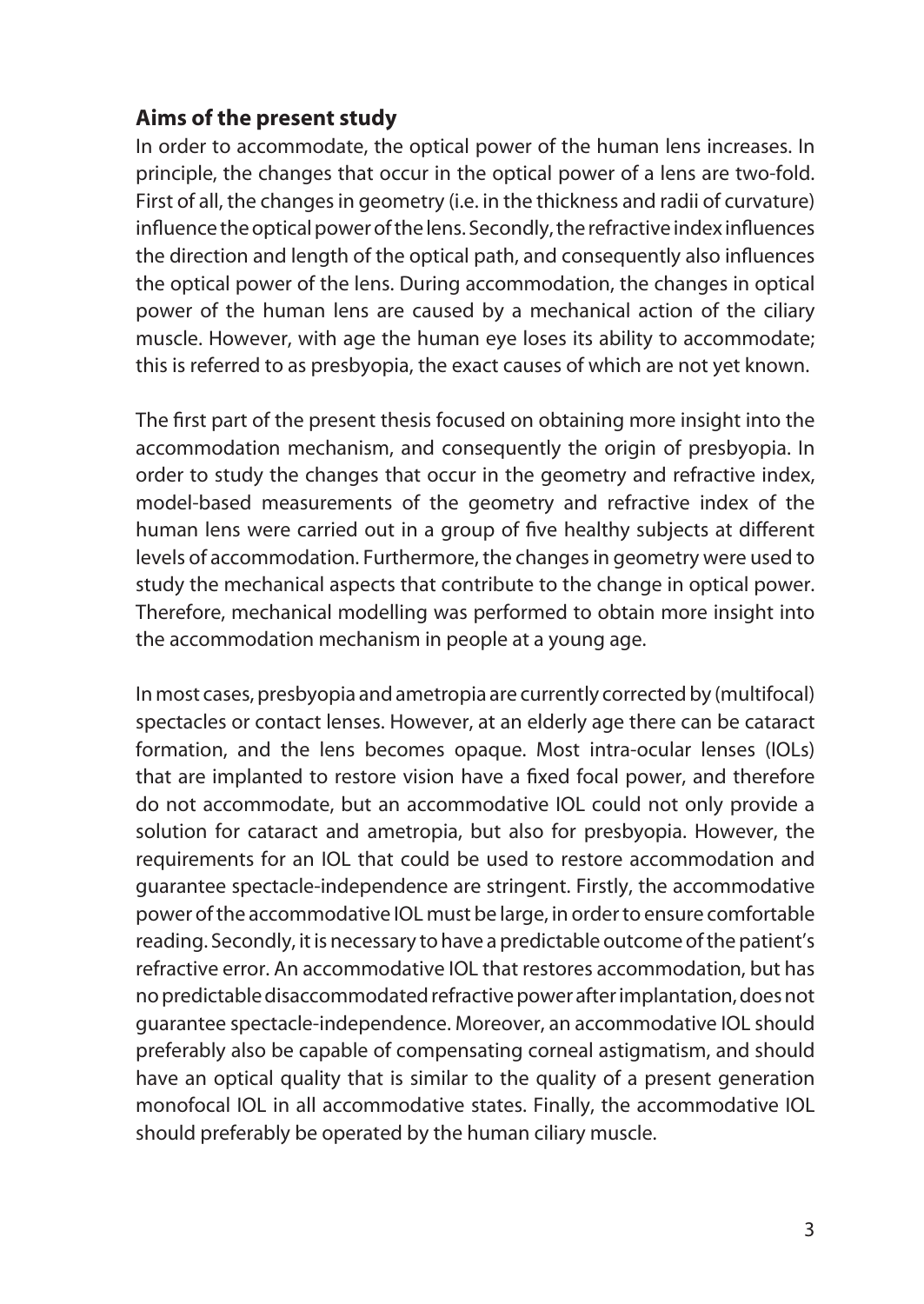The second part of this thesis described how we developed an accommodative IOL as a solution for cataract, ametropia and presbyopia, using the knowledge obtained in the studies described in the first part of this thesis.

## **9.1 Geometry, optics and mechanical modelling of the human lens during accommodation**

#### *Changes in geometry of the lens during accommodation*

During accommodation the thickness of the lens increases and the radius of curvature of the anterior and posterior central area decreases, resulting in an increase in optical power. According to the Helmholtz accommodation theory (Von Helmholtz, 1855), this deformation is caused by the ciliary muscle release of zonular tension. However, it is not exactly known whether the deformation of the lens is due to the elasticity or the compressibility of the lens material.

A change in the surface area of the capsular bag could indicate that the elasticity of the capsular bag plays an important role in accommodation. On the other hand, a change in the volume of the lens could indicate that decompression of the internal lens material causes the accommodative changes. The objective of the study described in Chapter 2 was to determine the volume of the lens and surface area of the capsular bag, and to investigate whether there is a change in these quantities with accommodation. For that purpose 3D magnetic resonance imaging (MRI) was used to determine the 3D shape of the lens as a function of accommodation in five healthy subjects. The 3D shape of the lens was described by cross-sectional geometry with five physical parameters. From this parametric geometry the surface area of the capsular bag and the volume of the lens were estimated. Scheimpflug imaging (Dubbelman, Van der Heijde and Weeber, 2005) was used to validate the MRI results. In accordance with the Helmholtz accommodation theory, there was a decrease in the equatorial radius of the lens with accommodation, while there was an increase in the thickness and the central anterior and posterior curvature. During accommodation we found a decrease in the surface area, but no significant change in volume of the lens. This indicates that the internal human lens material can be assumed to be incompressible, and undergoes elastic deformation. Moreover, the change in the surface area indicates that the capsular bag also undergoes elastic deformation.

3D MRI measurements do not provide a well-defined, visual representation of the embryonic nucleus, but the nucleus is completely visible and clearly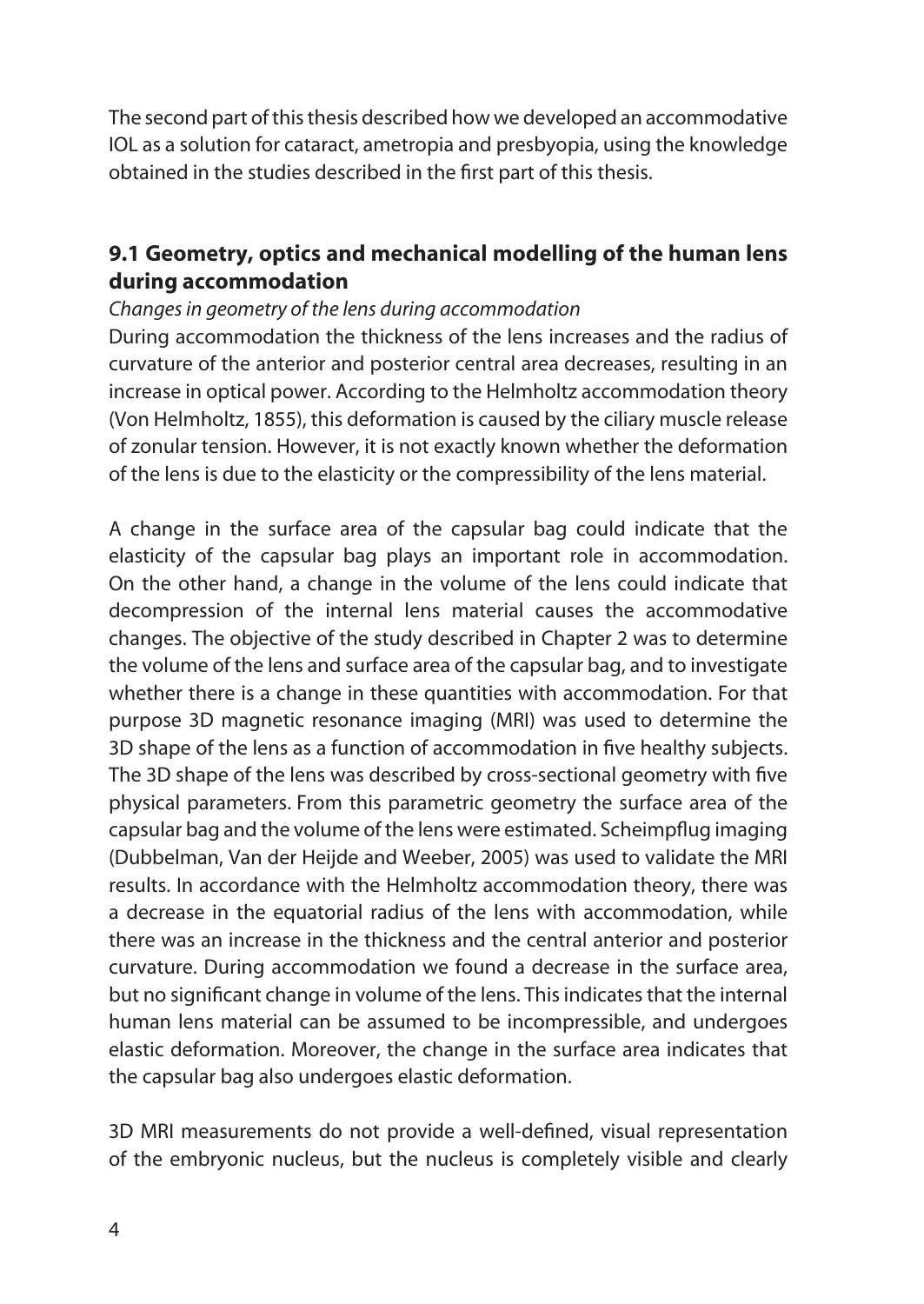characterized with Scheimpflug imaging. It is the thickness of the nucleus that changes most during accommodation compared to the overall changes in the thickness (Dubbelman, Van der Heijde, Weeber and Vrensen, 2003). Chapter 3 presented a new method in with which a parametric measurement of the 2D shape of the human lens nucleus can be obtained from Scheimpflug images. For five subjects, the results show that during accommodation the nucleus became more convex and that the central thickness increased, whereas the equatorial diameter decreased. This decrease in equatorial diameter of the nucleus with accommodation is in accordance with the Helmholtz accommodation theory. Assuming that the nucleus is rotationally symmetric, the volume of the nucleus can be estimated by integrating around the circumference. The volume of the nucleus showed no significant change during accommodation in any of the subjects.

In conclusion, during accommodation there was no change in the volume of the complete lens or the volume of the embryonic nucleus, presumably due to the fact that the human lens consists of incompressible material with a Poisson's ratio that is near 0.5.

### *Changes in refractive index of the lens during accommodation*

Gullstrand hypothesized that the change in power of the lens that is needed for accommodation does not result from changes in lens thickness and surface curvature alone, but also from changes in the distribution of the refractive index within the lens. As a result, there should be an increase in the equivalent refractive index with accommodation. He called this process the intra-capsulary mechanism of accommodation. Chapter 4 described how the theory of Gullstrand (1909), i.e. that the equivalent refractive index of the human lens increases with accommodation, was verified experimentally. The shape of the cornea and the lens were measured with corrected Scheimpflug imaging in a group of five healthy subjects at different accommodative stimuli. Subsequently, using the same accommodative stimuli, aberrometry was used to obtain objective measurements of the accommodative response and amplitude. After measuring the axial length, it was possible to calculate the equivalent refractive index with the step-along method. Furthermore, the geometry of the nucleus (Chapter 3) was derived from the Scheimpflug measurements to construct a two-compartment model, as proposed by Gullstrand.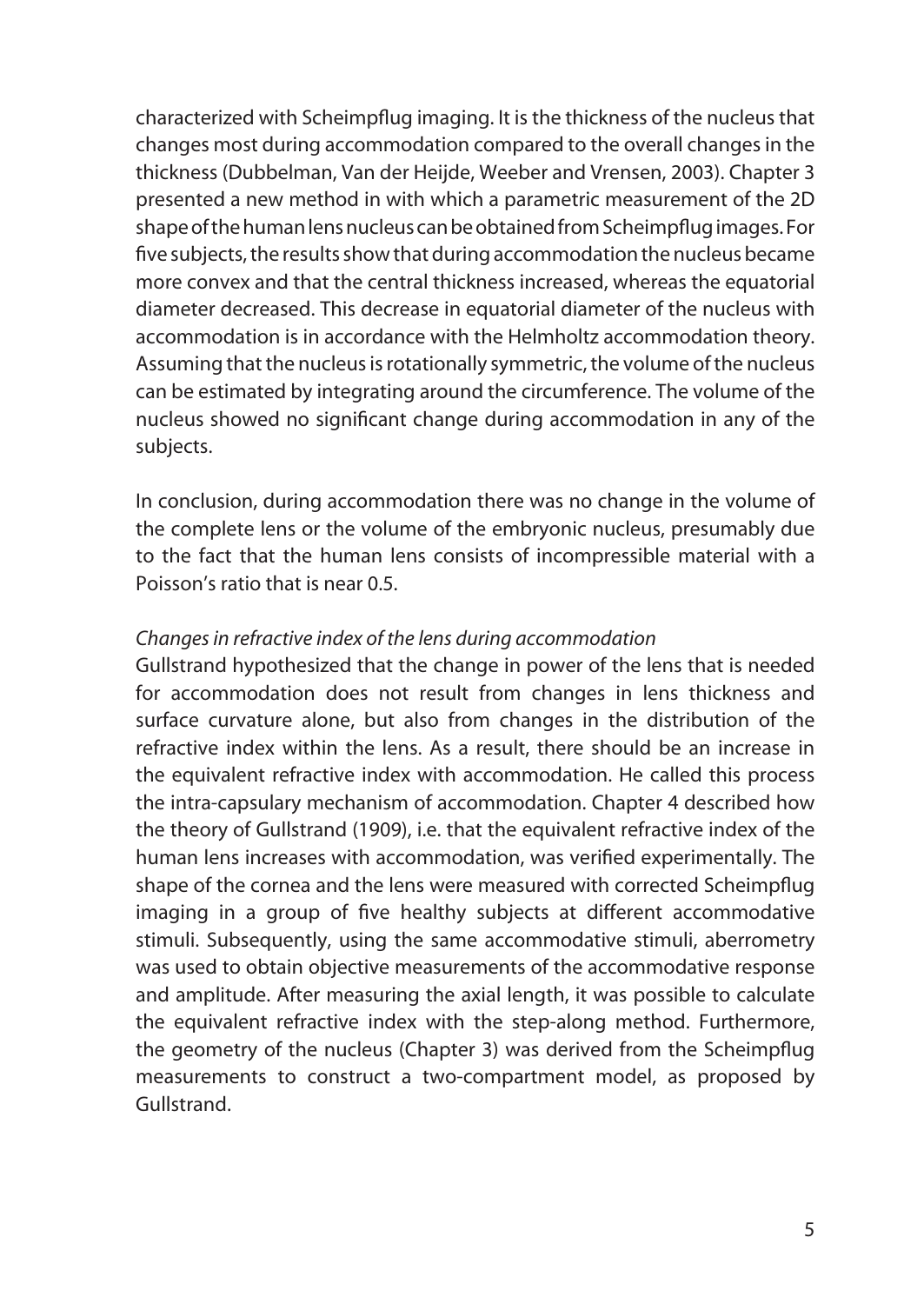In all five subjects, we found no significant change in the equivalent refractive index of the lens as a function of accommodation. The accommodative response appeared to be lower than the accommodative stimulus (i.e. accommodative lag). Furthermore, it appeared to be possible to model the optical power of the lens, based on the geometry of the cortex and nucleus. Both the one-compartment model and the two-compartment model showed that it is possible to describe the changes during accommodation with constant refractive indices. The refractive indices of the two-compartment model are more in line with the physiological measurements of the refractive index of the human lens than the equivalent refractive index of the one-compartment model.

In order to compute the equivalent index of refraction, as described in Chapter 4, a website was launched: www.eyepower.nl . Ray-tracing was used to visualize the optics of the eye and it was possible to interactively change the geometry of the eye. It was also possible to change the power of an implanted monofocal IOL in order to determine the post-operative refractive error.

#### *Mechanical modelling of the accommodation process*

In order to be able to design an accommodative IOL, it is necessary to know the forces acting on the lens that are produced by the complex of ciliary muscle and zonular fibres. However, the exact magnitude and direction of these forces is not known, for two reasons. Firstly, no method or device has yet been developed that is capable of measuring force during accommodation in vivo. Secondly, the zonular fibres transfer the ciliary muscle force to the capsular bag, but there is a lack of information about the mechanical properties, the number and the geometry of these fibres.

Chapter 5 described a new method in which finite element (FE) modelling was used to estimate the magnitude of the external force which moulds the lens into an unaccommodated shape of a typical 29 year-old human lens. To investigate the influence of the anterior, posterior and central zonular fibres insertion regions, three models with different configurations were constructed. All three configurations appeared to be capable of inducing the required accommodative changes in the lens. The configuration of the zonular fibres insertion regions had no significant influence on the size of the external force. Based on material properties described in the literature, the estimated summed net force for each of the three models was approximately 0.08 N.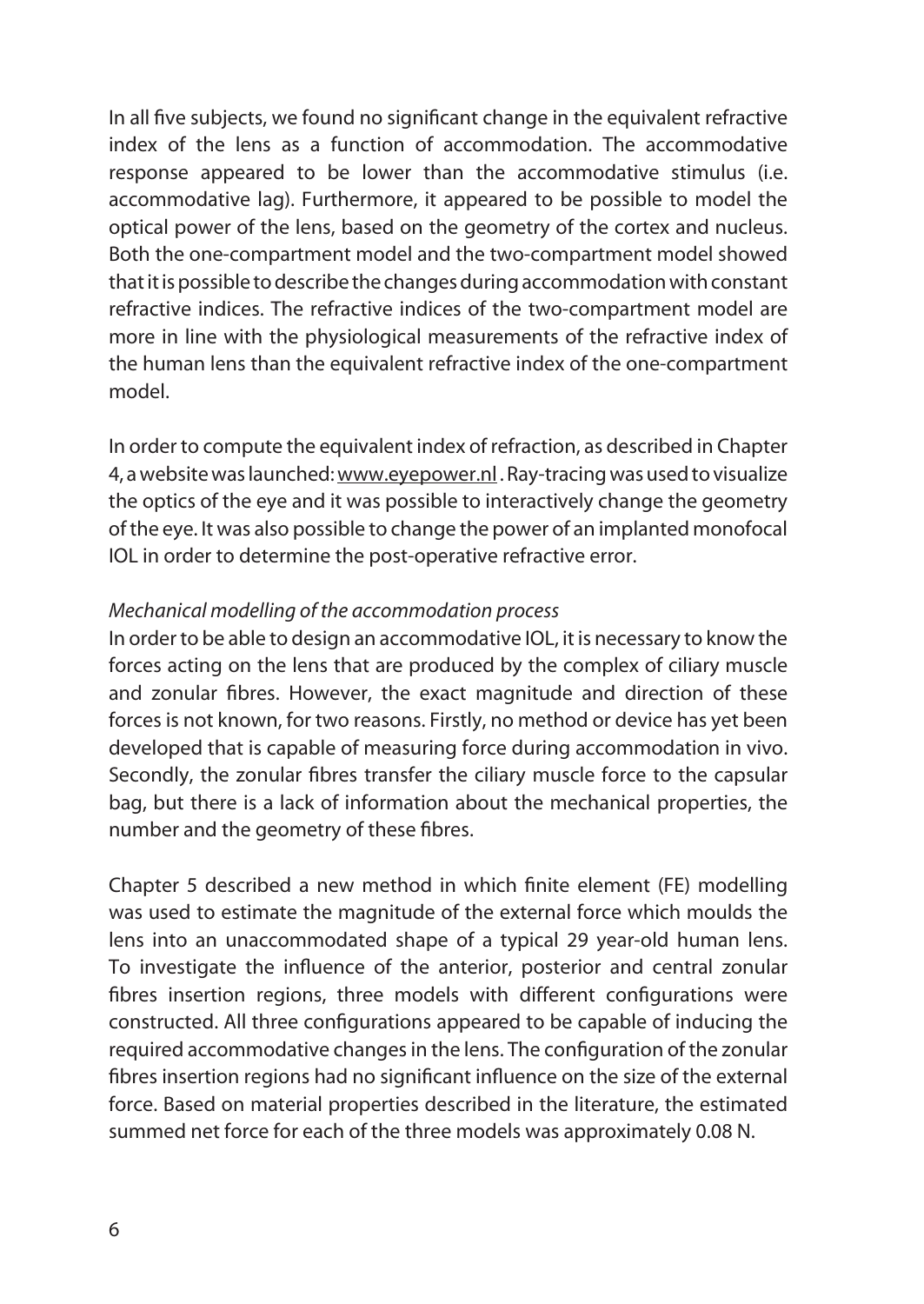The objective of the study described in Chapter 6 was to determine the accommodative force on the lens at different ages, and to find out whether there is a change in this force with age. In this chapter the method described in Chapter 5 was used to estimate the force on the lenses of an 11, 29 and 45 year-old human eye. Furthermore, the parametric shape of the nucleus, derived in Chapter 3, was incorporated in the simulations, together with new material properties described in the literature. The force on the lens appeared to be preserved with age, with only a slight increase to a value of approximately 0.06 N. In conclusion, the preservation of the net force delivered by the extralenticular ciliary body indicates that the causes of presbyopia must mainly be ascribed to lenticular changes. The preservation of accommodative force as a function of age is useful as a reference for the development of an accommodative IOL that could restore accommodation.

## **9.2 Development of an accommodative IOL**

The first part of this thesis described how we obtained more knowledge about the geometry, refractive index and mechanics of the human accommodation process. We were able to use this knowledge to develop a method to restore accommodation. Therefore, the second part of the thesis focused on the development of an accommodative IOL that meets the requirements for a spectacle-independent solution for presbyopia.

Chapter 7 described the development of an accommodative IOL ("the Turtle lens") with a rotating focus mechanism and a mechanical frame that could operate within the range of ciliary muscle contraction. The concept design was optically and mechanically optimized for a typical 60 year-old human eye, and ray-tracing showed that the modulation transfer function (MTF) of the Turtle lens in different accommodative states did not deviate to any great extent from the MTF of a monofocal IOL. We produced prototypes to test the mechanical performance in an enucleated pig's eye, using a laboratory lens-stretching device that mimics the action of the human ciliary muscle. Changes in focal length during stretching were determined by means of laser-based ray-tracing and video-recordings. During the stretching experiments the prototype of the Turtle lens achieved 8 D of accommodation.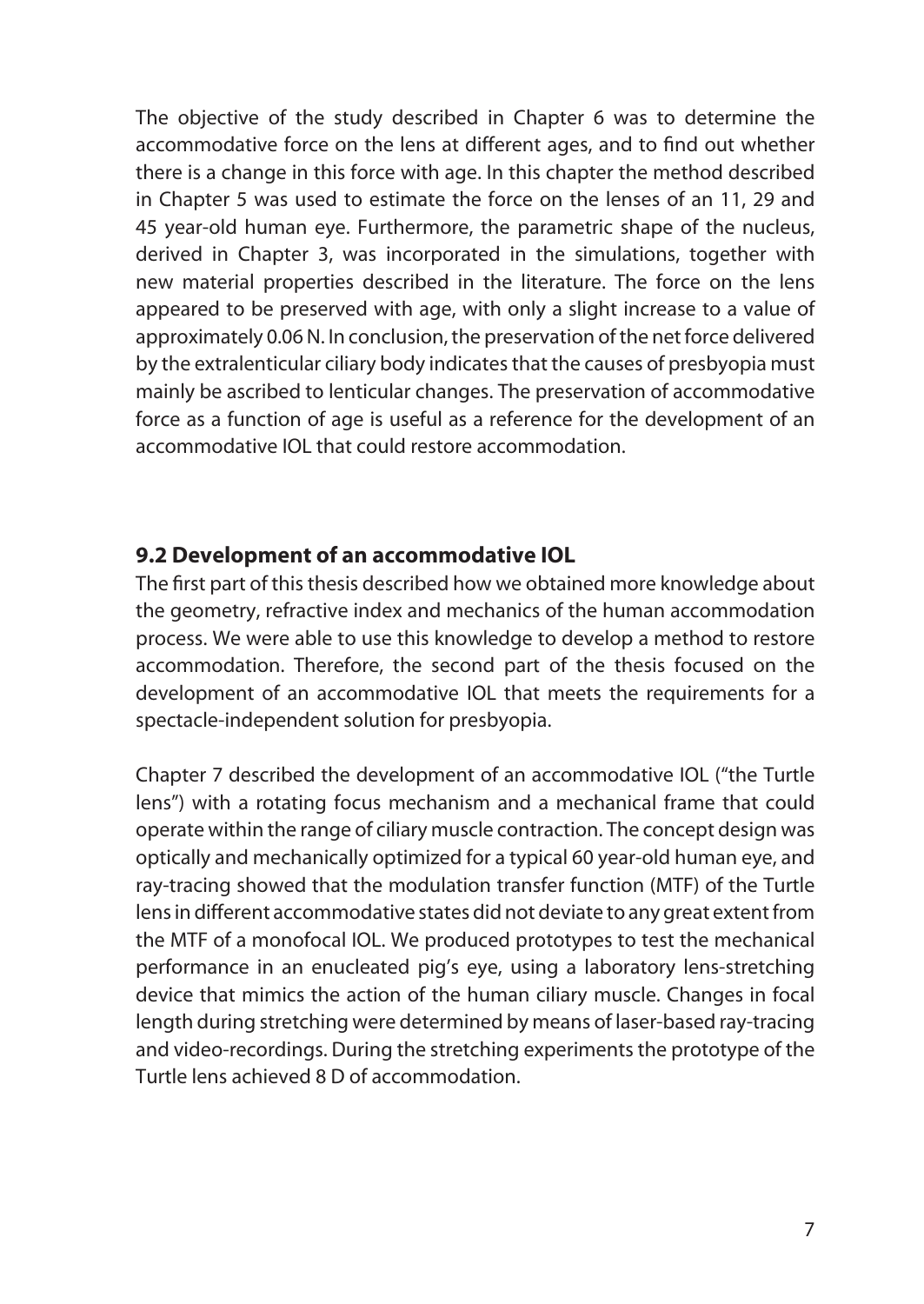In conclusion, most of the requirements for an accommodative IOL, through which spectacle-independence can be achieved, can be met. The mechanical frame, in combination with the rotating focus principle, can be used to develop an IOL that restores accommodation with a large and predictable accommodative amplitude. By using stop-devices, the base power can be varied in steps of 0.5 D, according to the required refractive outcome of the patient. Astigmatism and higher order aberrations, such as spherical aberration, could be compensated by the optical design. However, both the mechanical and the optical design need further optimization to improve the optical quality and functionality of an accommodative IOL.

The Turtle lens was developed in collaboration with Advanced Medical Optics Inc., which had the rights to claim intellectual property. Chapter 8 presents the application for a patent with the various principles and embodiments of the new accommodative IOL concept.

## **Reference list**

Dubbelman, M., Van der Heijde, G. L., Weeber, H. A., and Vrensen, G. F.(2003). Changes in the internal structure of the human crystalline lens with age and accommodation. Vision Research, 43, 2363-2375.

Dubbelman, M., Van der Heijde, G. L., and Weeber, H. A.(2005). Change in shape of the aging human crystalline lens with accommodation. Vision Research, 45, 117-132.

Gullstrand, A. (1909). Appendix II: Procedure of the rays in the eye. Imagery– –laws of the first order. Helmholtz's Handbuch der Physiologischen Optik (Vol. 1) (3rd ed.) (English translation edited by J. P. Southall, Optical Society of America, 1924).

Von Helmholtz, H. (1855). Uber die accommodation des Auges. Albrecht von Graefe's Arch für Ophthalmologie, 1, 1-74.